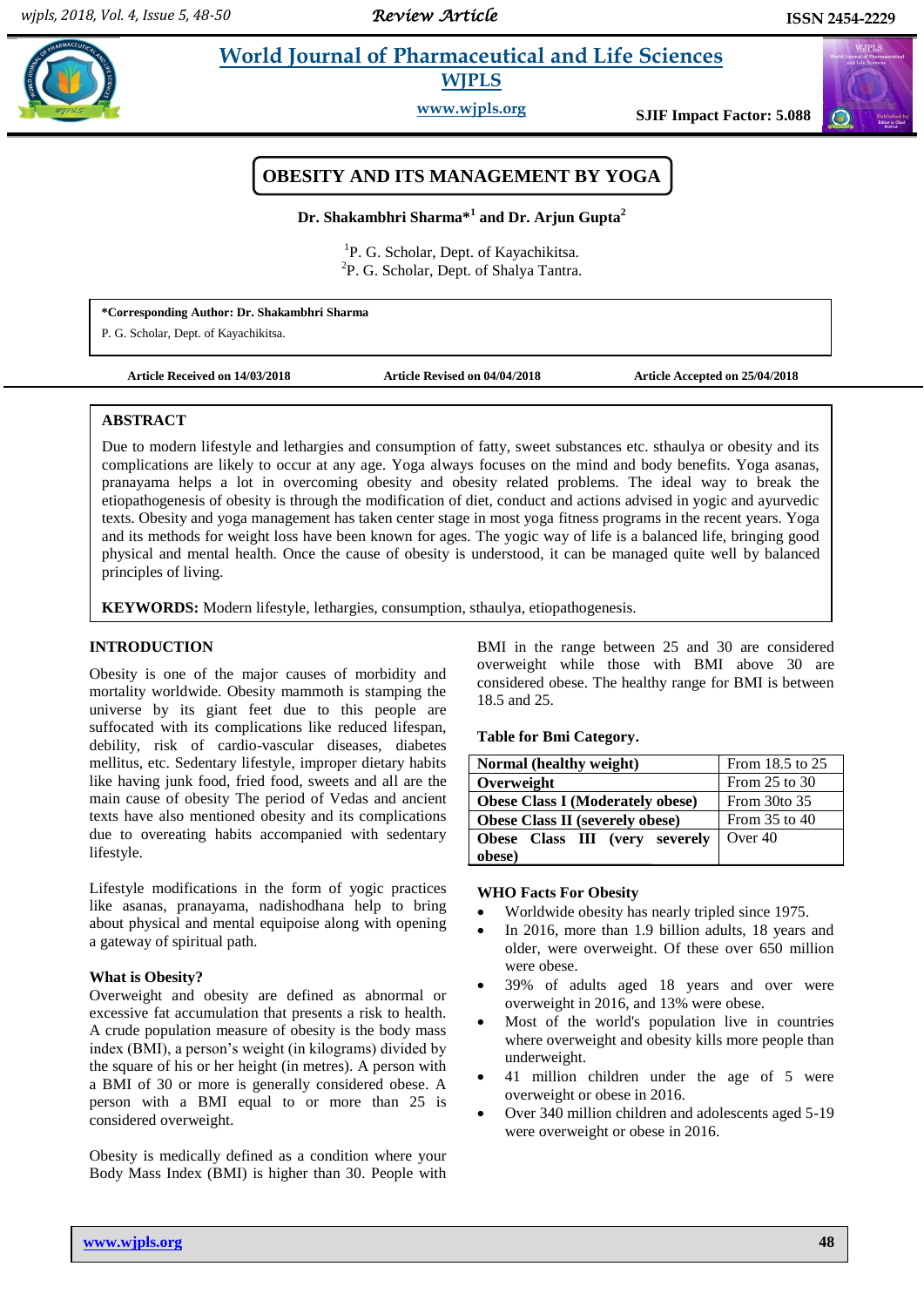## **What causes Obesity?**

The simplest explanation for obesity is based on food intake. If the intake of calories is more than the expenditure of energy in our body, then the excess food gets converted to proteins and fats, which gets stored in the body for future use. If your calorie intake exceeds your daily need, it can lead to deposit of fat in the body and causes obesity in a long run. Similarly, if you don't burn enough calories through proper exercise or work, then the excess calories can also get converted to body fat.

## **Common Health Consequences of Overweight and Obesity**

Raised BMI is a major risk factor for noncommunicable diseases such as

- Cardiovascular diseases (mainly heart disease and stroke), which were the leading cause of death in 2012;
- diabetes;
- Musculoskeletal disorders (especially osteoarthritis – a highly disabling degenerative disease of the joints);
- Some cancers (including endometrial, breast, ovarian, prostate, liver, gallbladder, kidney, and colon).

The risk for these non-communicable diseases increases with increases in Body mass index (BMI).

Childhood obesity is associated with a higher chance of obesity, premature death and disability in adulthood. But in addition to increased future risks, obese children experience breathing difficulties, increased risk of fractures, hypertension, early markers of cardiovascular disease, insulin resistance and psychological effects So, the basic cause of obesity boils down to two factors – the excess food intake and the lack of exercise and physical work.

#### **Obesity and Its Management with Yoga**

Obesity and Yogic management is based on controlled and balanced diet, yoga postures or asanas and breathing techniques. Consuming only the amount of food that we really need, along with regular exercise, performing intermittent water fasts, pranayama, and yoga asanas can give relief to overweight and obese people. While using these methods one should have realistic weight loss expectations, as the process may take time, even months.

Yoga is an ancient technique that has always aimed at promoting holistic living through better lifestyle, improved food habits and a physical regime. Being a natural technique that focuses on controlled breathing through various postures, yoga is a completely harm free and a perfect alternate for allopathic weight-loss pills. Whether BMI is abysmally high or one just believe in staying fit, yoga caters to all.

### **Yoga and Food Control**

Yoga is all about awareness. Most of us don't know how much we eat or the amount of calories that we consume. Is it higher than what we really need? Do we follow a balanced diet for our daily requirements? How many times do we eat while watching the TV and not knowing how much we have consumed? Do we eat only when we are hungry or do we eat just out of boredom? These are the self-introspection that we have to do. Many people eat food just to overcome depression. They end up being overweight due to the excess calories consumption.

Following are yoga techniques that one can start with to shed [your weight.](https://www.artofliving.org/in-en/yoga/health-and-wellness/yoga-weight-loss)

The practice of yoga brings about awareness in all our actions. Performing postures with breath awareness makes us conscious of our actions. Every act becomes a conscious act. By studying our actual daily calorie requirement, we will become aware of the right amount of food to consume per day. Those who are already overweight can consider intermittent fasting on pure water or juices. Many do a [24-hour](http://www.yogicwayoflife.com/one-day-water-fast-and-its-benefits/) water fast once every week. This not only reduces weight, but also detoxifies the body and gives you a sense of lightness.

Other than the quantity of food, one should also analyze the quality of the food. Reduce fatty, processed and fried food. Include more of fresh fruits and vegetables in your diet. Also, reduce the quantity of red meat as it can increase the risk of coronary diseases. Sticking to a vegetarian diet is advisable for at least few days every week.

# **Yogic breathing or Pranayama for Obesity**

It is said in the yogic text *Hatha Yoga Pradeepika* and others that practice of pranayama make the body slim and fit. Pranayama can help to burn excessive fat in the body. There are two pranayama practices that are good for weight reduction – *Kapalabhati* and *Anulom Viloma Pranayama*.

*[Kapalabhati](http://www.yogicwayoflife.com/kapalbhati-pranayama-skull-shining-breathing-excercise/)* or the skull cleansing breath involves forceful exhalation and normal inhalation. This is done in a comfortable sitting posture with erect spine. The belly is drawn in with every forceful exhalation and filled again with normal inhalation. This is known to reduce the fat around the belly.

*Anuloma Viloma [Pranayama](http://www.yogicwayoflife.com/anulom-vilom-pranayama-alternate-nostril-breathing/)* or the alternate nostril breathing technique also helps to reduce weight. This pranayama is said to generate heat in the body and to burn down excessive fat.

One can also practice simple yogic breathing which involves deep inhalation from the belly, chest and neck which relaxes the mind and clears depression and anxiety. This will give more awareness of wrong food habits that needs to be overcome to reduce your weight.